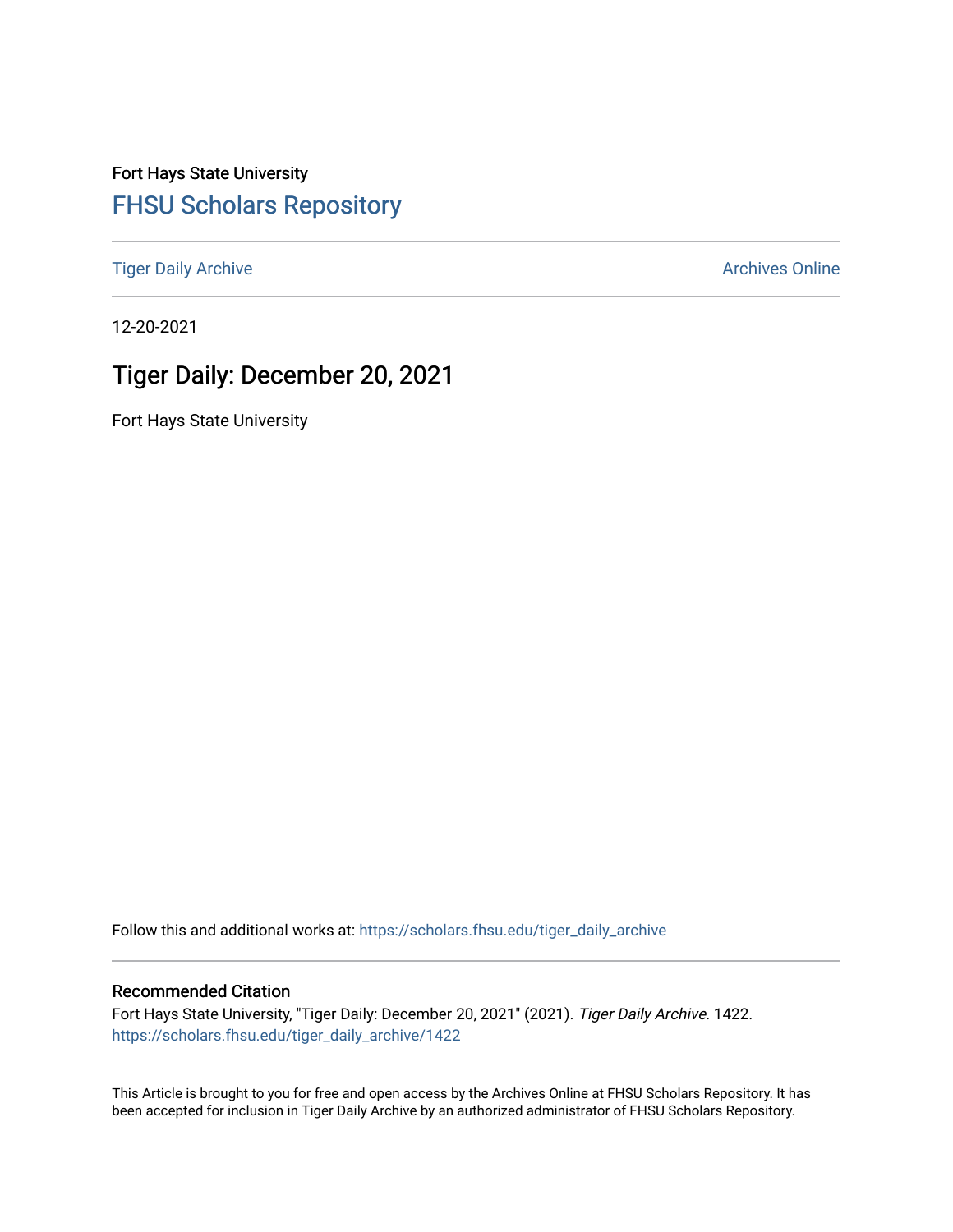**From:** Tiger Daily **Sent:** Monday, December 20, 2021 10:04 AM **To:** Tiger Daily <TigerDaily@fhsu.edu> **Subject:** Tiger Daily [December 20, 2021]



# **ANNOUNCEMENTS**

- **[COVID-19 Updates](#page-2-0)**
- **[Calendar: Upcoming Professional Development Opportunities](#page-2-1)**
- **[Call For Book Chapters: Implementing Diversity, Equity, Inclusion, and Belonging](#page-2-2)  [Management in Organizational Change Initiatives](#page-2-2)**
- **[Yoga and Mindfulness –](#page-2-3) New Location!**
- **[University Photo December Open Studio Dates](#page-2-4)**
- **[Year-End Gifts!](#page-3-0)**
- **[Campus Directory Spring 2022 –](#page-3-1) Updates Needed**
- **[Spring Break Service Trip Opportunity](#page-3-2)**
- **[Chartwells Catering Notice](#page-4-0)**
- **[Final Grades Due 12-20-2021](#page-4-1)**
- **[Collecting Donations for Wildfire Victims and First Responders](#page-4-2)**
- **Dead Money: [Murder @ the Casino Mystery Dinner Tickets On Sale Now!](#page-4-3)**
- **[University Staff Scholarship Deadline December 23, 2021](#page-5-0)**

# **EVENTS**

# **THIS WEEK/WEEKEND**

• **[Kansas Wetlands Education Center to Host Drop-in STEM](#page-5-1) - December 22; 1:00pm – 4:30pm**

# **EMPLOYMENT OPPORTUNITIES**

- **[Adjunct Instructors in the Department of Communication Studies](#page-5-2)**
- **[Adjunct Instructors for the School Psychology Program in the Department of](#page-6-0)  [Psychology](#page-6-0)**
- **[Information Security Officer –](#page-7-0) Technology Services**
- **[Systems Administrator –](#page-7-1) Technology Services**
- **Custodian – [Residential Life](#page-8-0)**
- **[Applications Developer II-](#page-8-1) Technology Services**
- **[Assistant Director, Foster Grandparents & Senior Companions](#page-8-2)**
- **[Administrative Specialist –](#page-9-0) FHSU Online**
- **Custodian – [Academic Buildings](#page-10-0)**
- **[Maintenance and Repair Technician –](#page-10-1) Gross Coliseum**

# **SHARE WITH STUDENTS**

- **[Student Employment Opportunities –](#page-11-0) Criminal Justice Department**
- **[Student Employment Opportunities –](#page-11-1) Student Information Processing**
- **[Student Employment](#page-11-2) Opportunities – Writing Center**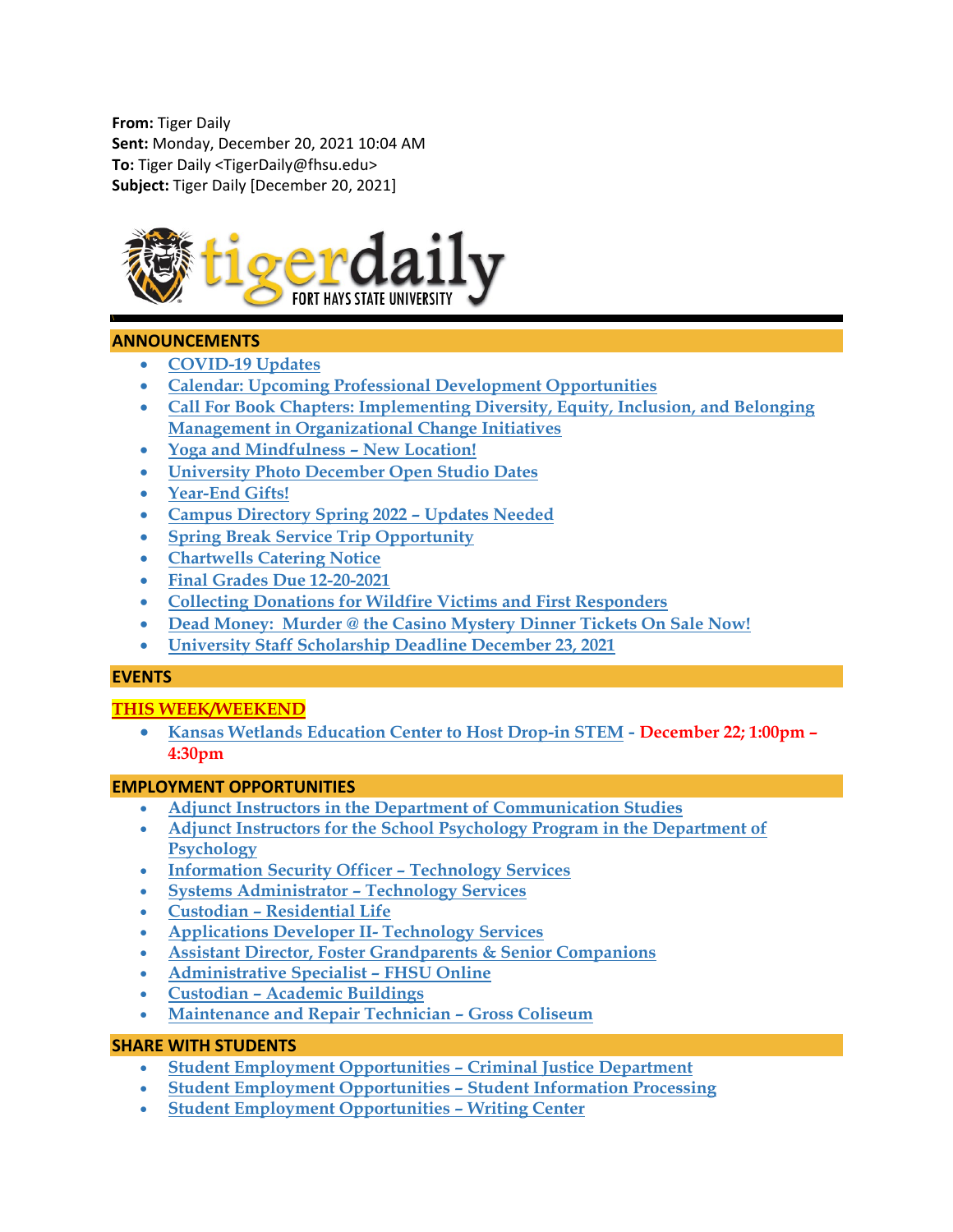# <span id="page-2-0"></span>• **[Student Employment Opportunities –](#page-12-0) Memorial Union**

# **ANNOUNCEMENTS**

# **COVID-19 Updates**

The [COVID-19 Response website](https://www.fhsu.edu/covid-19-response/index) is where we post the latest information about the pandemic, including a new COVID-19 Dashboard that is updated every Tuesday.

# <span id="page-2-1"></span>**Calendar: Upcoming Professional Development Opportunities**

Check out upcoming professional development opportunities! The TILT TigerLearn event calendar is your go-to for professional development at FHSU! Check it out here: [http://tigerlearn.fhsu.edu/events/.](http://tigerlearn.fhsu.edu/events/)

To provide faculty and staff with one easy place to see all professional development at FHSU, we're happy to include your event on the TigerLearn calendar. We can include links to your registration site, contact persons for questions, etc. Just contact [TILT-FacultyDev@fhsu.edu,](mailto:TILT-FacultyDev@fhsu.edu) and we'll add your event right away!

# <span id="page-2-2"></span>**Call For Book Chapters: Implementing Diversity, Equity, Inclusion, and Belonging Management in Organizational Change Initiatives**

Scholars and practitioners are invited to contribute to an edited book entitled, *Implementing Diversity, Equity, Inclusion, and Belonging Management in Organizational Change Initiatives.* Published by IGI Global. Researchers and practitioners are encouraged to submit on or before December 26, 2021, a chapter proposal of 1,000 to 2,000 words clearly explaining the mission of the proposed chapter. Be prepared to submit the full chapter with 2 days of proposal submission if submitted by this date. Questions can be directed to Dr. Abeni El-Amin, Assistant Professor, Robbins College of Business and Entrepreneurship, Fort Hays State University, [aelamin@fhsu.edu.](mailto:aelamin@fhsu.edu)

#### <https://www.igi-global.com/publish/call-for-papers/call-details/5513>

The focus of I*mplementing Diversity, Equity, Inclusion, and Belonging Management in Organizational Change Initiatives* is to analyze how leaders implement Diversity, Equity, Inclusion, and Belonging (DEIB) organizational change initiatives. The social and political changes of this era have created a climate change and fundamental shift in how businesses view the impact of DEIB in the workplace. Additionally, determined is how leaders make significant, sustainable changes utilizing communication abilities, envisioning, conflict management skills, servant leadership, and innovative DEIB initiatives.

# <span id="page-2-3"></span>**Yoga and Mindfulness – New Location!**

**Yoga on the Lawn**, now **Yoga and Mindfulness,** hosted by Health and Wellness Services (formerly the Kelly Center) and the Tiger Fitness Center (formerly the Wellness Center) will now be held indoors.

Please join us for a restorative yoga session **in the Dance Room in Cunningham Hall** each Tuesday evening from 5:30-6:30pm. You may bring your own yoga mat or we'll have some for you to use. A free FHSU yoga mat or \$5 Starbucks gift card will be available to attendees who complete our survey!

# <span id="page-2-4"></span>**University Photo December Open Studio Dates**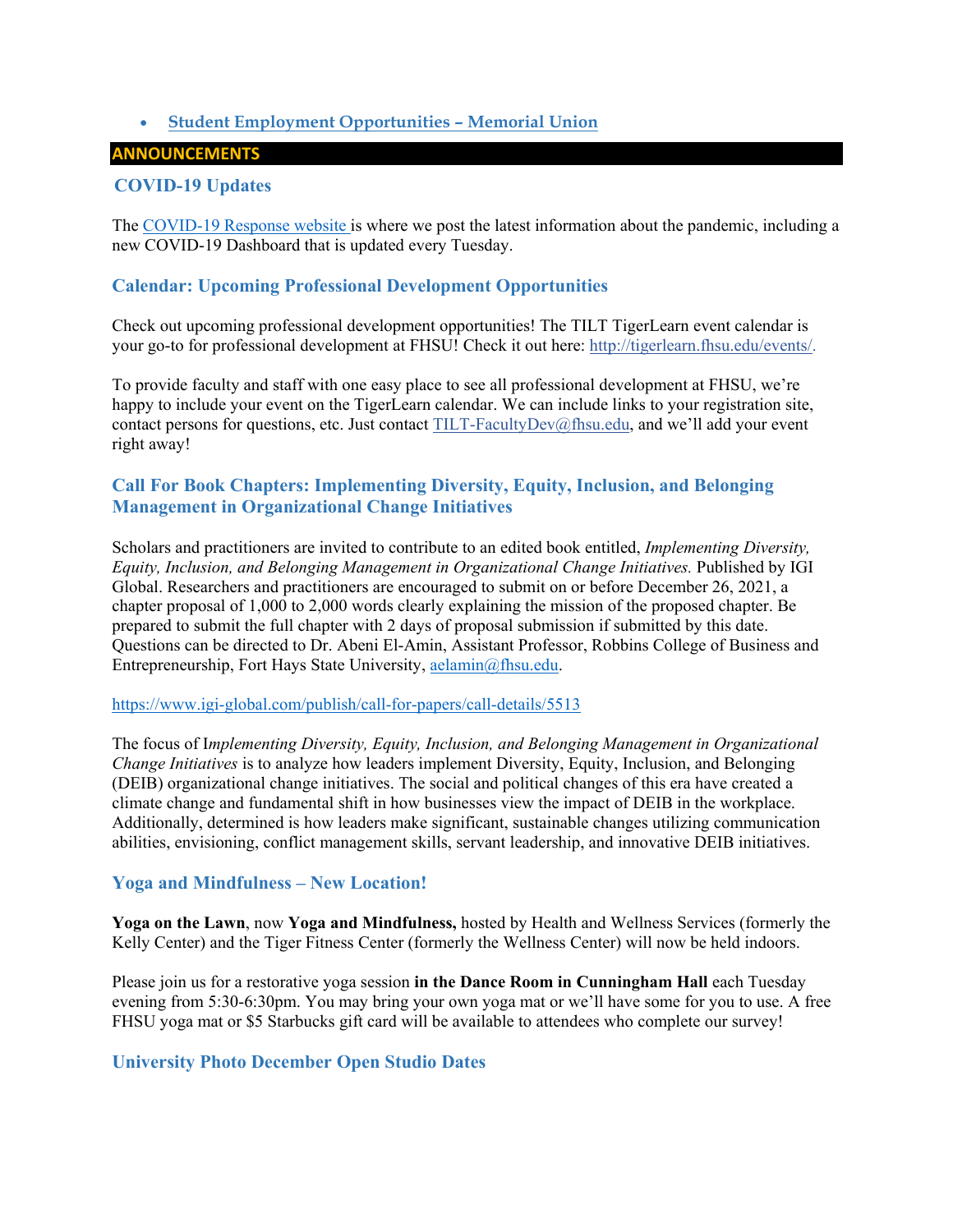University Relations and Marketing will be offering open studio times for those faculty, staff, and student employees who have not yet had a university photo taken or need an updated picture. Upcoming dates are December 20 & 21.

Sign up for your photo time through the Google form below:

Where: Hammond Hall 114 When: <https://forms.gle/Nna8mA6fiMWGd2zDA>

Questions? Please email Trever Rohn.

# <span id="page-3-0"></span>**Year-End Gifts!**

2021 is almost complete and people are making year end gifts to the University. Should your office receive a gift during these last weeks of December (especially since the University will be closed between Christmas and New Year) I ask that you send copies of all correspondence, along with the envelope the gift was mailed in, to the Foundation office for processing.

# **IT IS MOST IMPORTANT TO KEEP THE ENVELOPE BECAUSE THE POSTMARK DATE DETERMINES THE DATE OF THE GIFT.**

If you currently have any donations, please send them to the Foundation as soon as possible. Please contact Teresa Hammerschmidt at 628-5624 for additional information. Thank You!

*-Teresa Hammerschmidt*

# <span id="page-3-1"></span>**Campus Directory Spring 2022 – Updates Needed**

As promised, our Directory workgroup would like to provide the most up-to date information. We are needing your updates for the Spring 2022 semester.

**Action items:** Review all 3 areas of the Fall 2022 Paper Directory or PDF version – 1) Office Listings 2) Faculty & Staff Listings 3) Departmental Listings

**If you have ANY updates or changes to these sections, please email the information to** [directory@fhsu.edu.](mailto:directory@fhsu.edu) **DEADLINE is Friday January 21, 2022.** We will create a NEW PDF version that users may download and print for their use.

More user-friendly updates have been made to our [online directory;](https://www.fhsu.edu/directory/) this university webpage is now maintained by TigerTech. Please view the additional tabs of information and email all corrections to [directory@fhsu.edu.](mailto:directory@fhsu.edu)

# <span id="page-3-2"></span>**Spring Break Service Trip Opportunity**

During Spring Break, Tigers in Service is hosting an Alternative Spring Break Service Trip! From March  $13-17<sup>th</sup>$ , we will be in Springfield, MO to partner up with Convoy of Hope and their Field Team crew. We will be doing a variety of services such as some light construction/community-connected work in nearby communities. To support costs for Convoy of Hope, there is a modest deposit fee for each individual. Please contact Quinn Munk at  $qnmunk@mail.fhsu.edu$  for more information regarding finances and trip details. Deadline to sign up is February 13, 2022.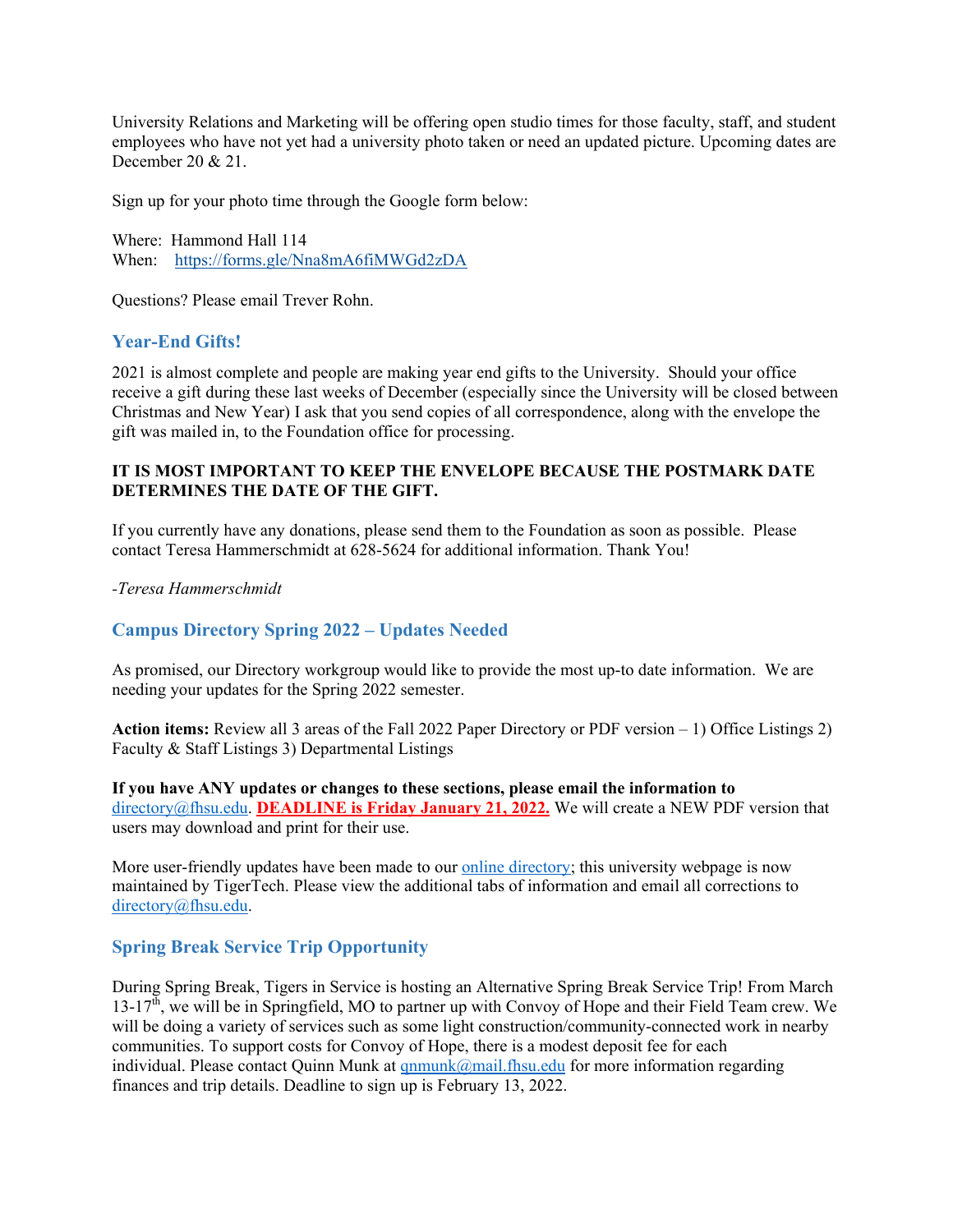# <span id="page-4-0"></span>**Chartwells Catering Notice**

All catering orders must be placed 7 days prior to the event to ensure proper ordering, distribution and staffing. Please contact the catering office at (785) 628-5396 or email [lauren.schilleci@compass-usa.com](mailto:lauren.schilleci@compass-usa.com) for any late requests. Subject to late fee.

Due to distribution limitations, certain items may be out of stock or delayed and may be substituted at the approval of the client.

# <span id="page-4-1"></span>**Final Grades Due 12-20-2021**

**Fall 2021 final grade entry is due Monday, December 20, 2021 by Noon.** All final grades must now be entered online through the Workday system. Access the Final Grade Entry job aid here: [https://fhsu.edu/workday/student-records.](https://fhsu.edu/workday/student-records) Please find the **Assign Student Final Grades** directions in the middle of Page 2 of the PDF.

For any questions regarding Final grade entry, please contact Tammy Winters in the Registrar's Office at [tlwinters@fhsu.edu,](mailto:tlwinters@fhsu.edu) or 785-628-4427.

# <span id="page-4-2"></span>**Collecting Donations for Wildfire Victims and First Responders**

The Tiger Fitness Center (Cunningham Hall RM 132) will be collecting donations for the victims and first responders of the wildfires in Kansas on 12/15.

We are looking for donations of, which have been requested by those impacted:

- Gatorade
- Granola Bars
- Beef Jerky
- <span id="page-4-3"></span>Protein Bars

We will be collecting donations until 12/22.

If you have questions please reach out to  $fitness@f$  hsu.edu.

# **Dead Money: Murder @ the Casino Mystery Dinner Tickets On Sale Now!**

The Criminal Justice Club is selling tickets to *Dead Money: Murder @ the Casino Mystery Dinner,* scheduled Saturday, February 5, at The Venue  $(a)$  Thirsty's Brew Pub & Grill. Our previous murder mystery dinners were a huge success, and tickets to this event will sell out quickly!

Social hour begins at 6:00pm, dinner at 7:00, and our interactive murder mystery will follow. Individual tickets are \$50 or 2/\$85. *The ticket price includes admission, dinner, dessert, and entertainment.* There will be a cash bar sponsored by Thirsty's Brew Pub & Grill. In addition, there will be silent auction items. All proceeds will offset costs for Criminal Justice Club members to attend the American Criminal Justice Association annual meeting and competition in March.

Tickets make a great Christmas gift and can be purchased in the Criminal Justice Department in Rarick 131 or at Thirsty's Brew Pub & Grill. We are also happy to deliver tickets in the local area. We accept cash and checks (made payable to "FHSU Criminal Justice Club"). Contact Tamara Lynn  $(tjlynn@fhsu.edu)$  with questions or to request tickets.

We hope to see you there. Thank you for your support!

*Tamara J. Lynn, Ph.D. Department Chair & Associate Professor*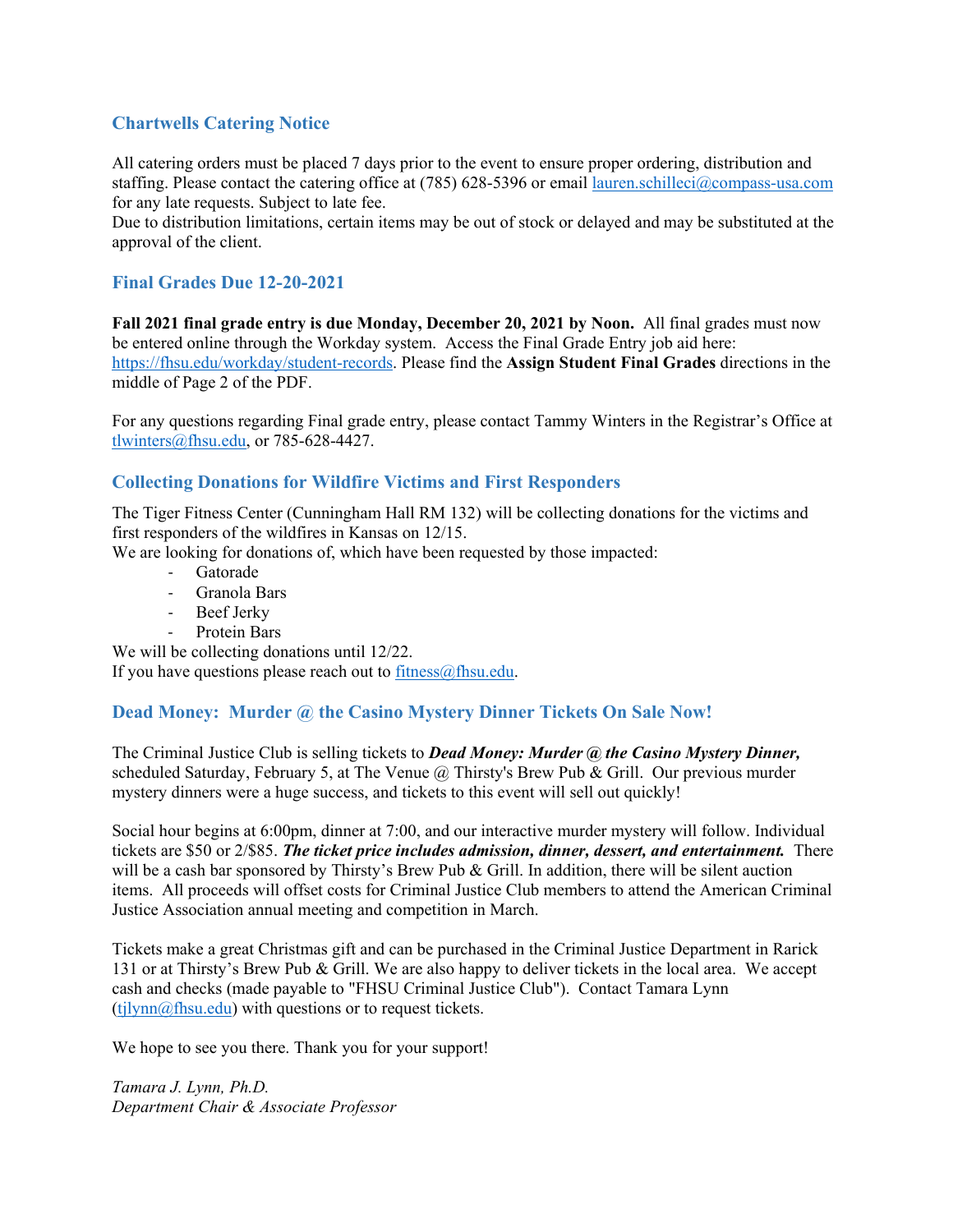### *Department of Criminal Justice*

# <span id="page-5-0"></span>**University Staff Scholarship Deadline December 23, 2021**

**What is the University Staff Scholarship?** This scholarship (reimbursement) is set up to help with the cost of books and supplies for staff members who are taking classes at FHSU.

**Who can apply?** Full-time staff members who have been employed at FHSU for at least one year.

**When is the deadline to apply for Fall 2021?** December 23, 2021

**Where can I apply? [Staff Scholarship Information](https://www.fhsu.edu/staff-senate/staff-scholarship/staff-scholarship-information)**

**How often is the scholarship given?** The goal is to give out scholarships every semester (Fall, Spring, and Summer).

**How is it funded?** The University Staff Scholarship is a fund through the Foundation that is funded by generous donors, as well as current and past employees.

**How can I give?** Great Question! Donations can be given directly through the Foundation or payroll deductions through Workday.

**Wait... I have a question!** Email [staffsenate@fhsu.edu](mailto:staffsenate@fhsu.edu)

# **EVENTS**

<span id="page-5-1"></span>**Kansas Wetlands Education Center to Host Drop-in STEM**  Wednesday, December  $22<sup>nd</sup>$ ;  $1:00<sub>pm</sub> - 4:30<sub>pm</sub>$ Kansas Wetlands Education Center

Enjoy the afternoon immersed in all things Science, Technology, Engineering, and Math with a Christmas twist. How does santa fit down a chimney or how can his bag hold presents for all the good boys and girls? Make a clay Christmas tree light up bright. Can you engineer a better sleigh? How do frogs survive the winter? (this question will be answered by making a tasty treat!)

Drop-in STEM activities are free, family friendly, and come-and-go hands-on activities. No registration is required, for more information call the KWEC at 1-877-243-9268.

# **EMPLOYMENT OPPORTUNITIES**

<span id="page-5-2"></span>**Adjunct Instructors in the Department of Communication Studies**

#### **Position Description**:

Seeking adjunct instructors (Non-Benefits eligible) for face to face instruction on the Fort Hays State University main campus, Hays, KS, who are available to teach communication courses on a variety of days and times. Opportunities to teach online may also be available to successful candidates.

#### **Minimum Qualifications**:

Successful applicants must hold an earned master's degree from an accredited institution and have a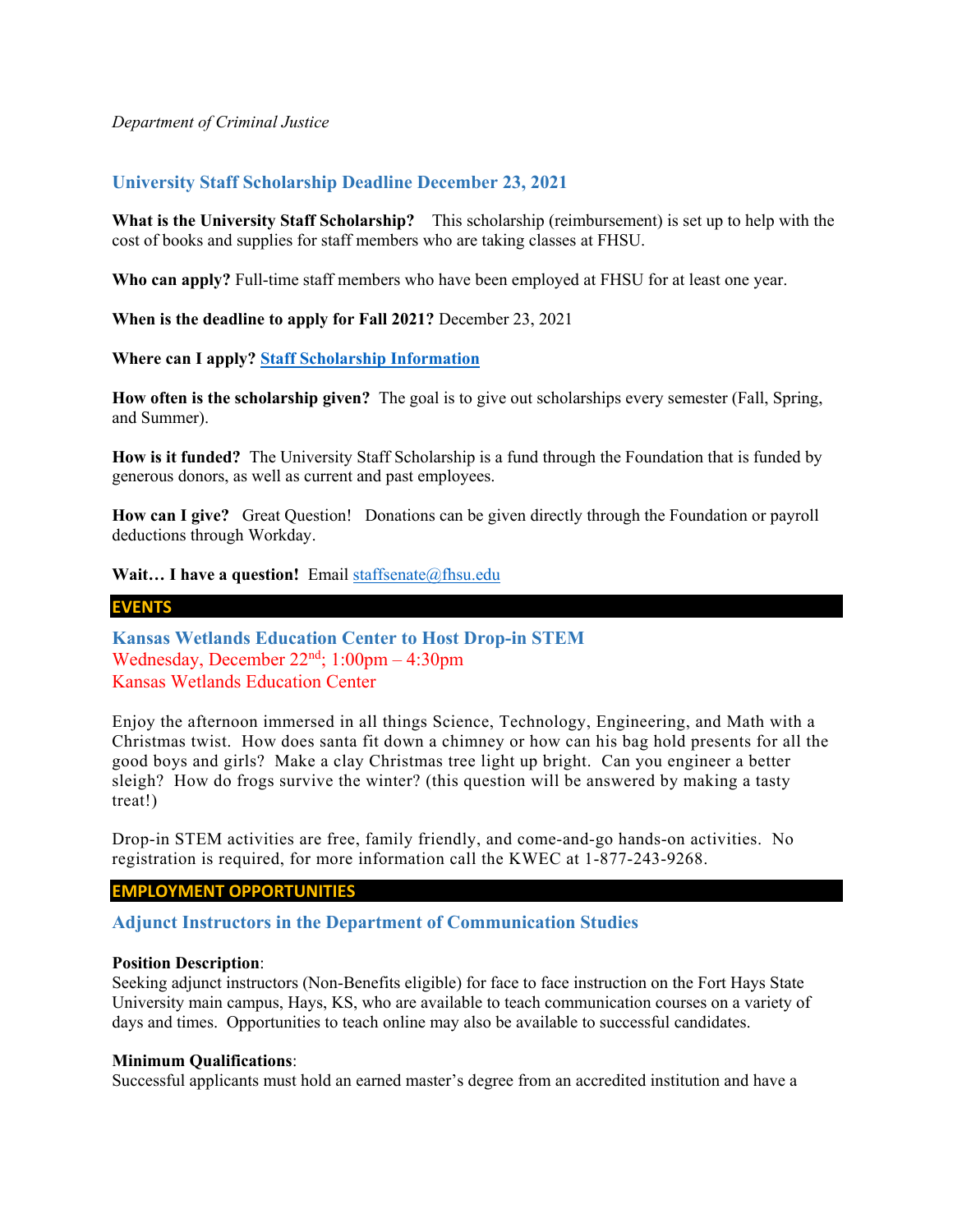minimum of 18 graduate hours in the field of Communication. Must have college level teaching experience.

#### **Preferred Qualifications**:

Master's or higher degree in the field of Communication. Two or more years of recent college level teaching experience. Experience teaching Public Speaking type courses and one or more of the following courses is a plus:

- Introduction to Motion Pictures
- Media and Society
- Introduction to Organizational Communication
- Intro. to Public Relations and Advertising
- Strategic Writing and Ethics
- Visual and Creative Design
- Communication Theory
- Communication Research Methods
- Intercultural Communication
- Interpersonal Communication
- Nonverbal Communication
- Listening
- Conflict Management through Communication
- Communication and Gender

#### **Rank:**

Adjunct Instructor (Non-Benefits Eligible)

**Appointment Date:** Spring and/or Fall 2022

#### **Application Deadline**:

Review of applications will begin immediately and continue as positions need to be filled.

For a full description and to apply, please visit <https://fhsu.wd1.myworkdayjobs.com/CAREERS>

# <span id="page-6-0"></span>**Adjunct Instructors for the School Psychology Program in the Department of Psychology**

#### **Position Description**:

Seeking adjunct instructors (Non-Benefits eligible) who are available to teach online courses for the School Psychology program in the Department of Psychology at Fort Hays State University. This can be a remote/online position. Courses include the following: Methods in School Psychology, Assessment, Counseling, Consultation in Schools, Professional Ethics, Experimental Methods, Practicum, Internship, and Professional Portfolio.

FHSU and the Department of Psychology is committed to building an environment that is inclusive and representative of our students and state, so we encourage people from underrepresented groups to apply.

#### **Minimum Qualifications**:

- An Ed.S. degree with an emphasis in School Psychology
- Licensed in Kansas or home state as a School Psychologist, or have the credential of NCSP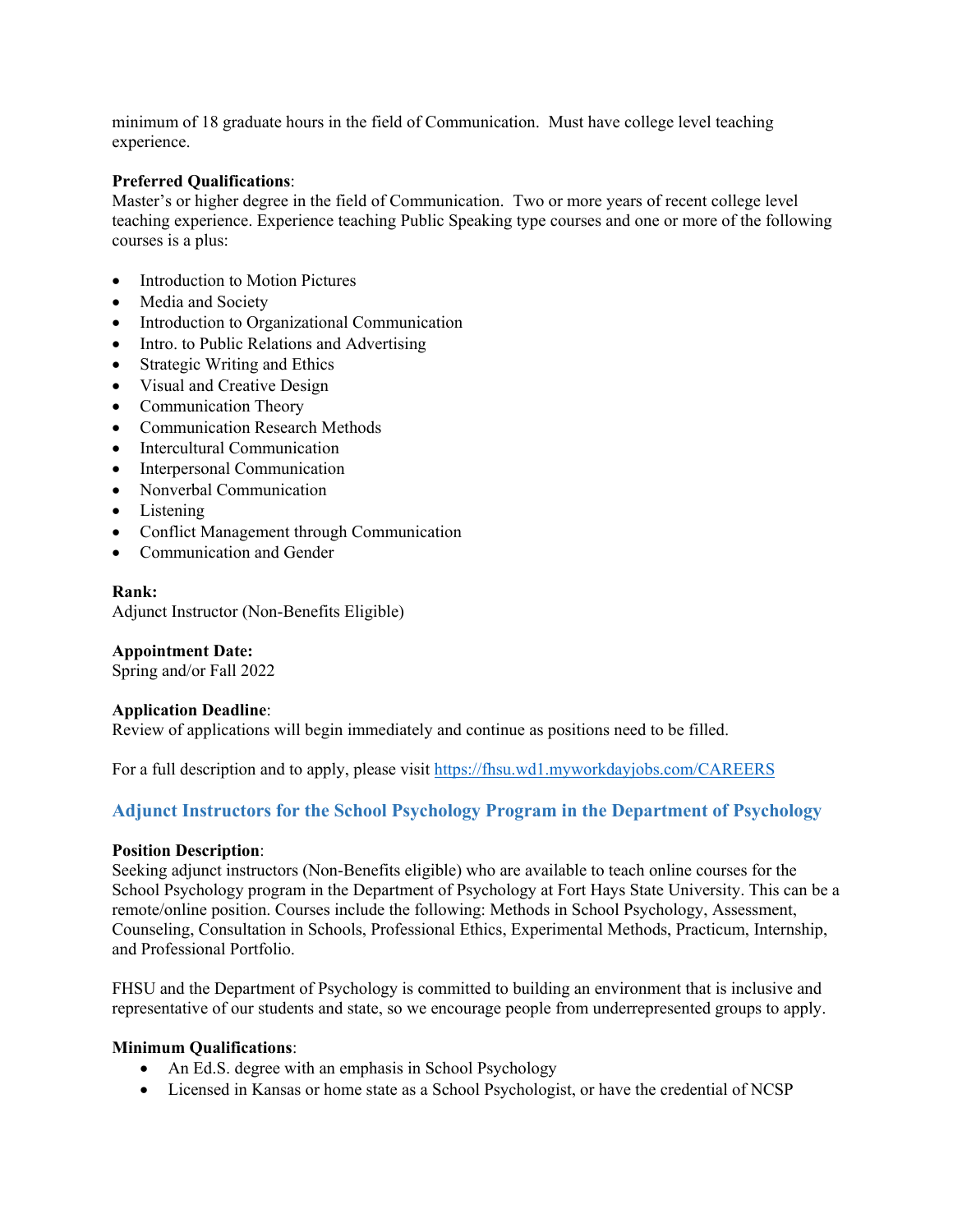# **Preferred Qualifications**:

- Ph.D. or Ed.D. in School Psychology or related field
- Experience teaching online classes
- Relevant experience as a school psychologist in a school or community setting
- Strong verbal and written communication skills

### **Rank:**

Adjunct Instructor (Non-Benefits Eligible)

# **Appointment Date:**

Spring and/or Fall 2022

# **Application Deadline**:

Review of applications will begin immediately and continue as positions need to be filled.

For a full description and to apply, please visit<https://fhsu.wd1.myworkdayjobs.com/CAREERS>

# <span id="page-7-0"></span>**Information Security Officer – Technology Services**

#### **Position Description**:

The Information Security Officer position is a full time, 12-month permanent staff position location in the Department of Technology Services at Fort Hays State University. This is an on-campus position, reporting to the Assistant Vice President for Technology Services and Chief Information Officer. Normal work hours are from 8:00 AM to 4:30 PM Monday – Friday. Occasionally, the job duties of this position will require work to be done outside of these normal hours. Successful applicant will work well independently or within a team setting and own the projects being assigned, while demonstrating strong skills in problem solving, resourcefulness, and risk assessment. The applicant will need to be able to communicate clearly, concisely, and accurately to FHSU faculty, staff, and students.

For a full description and to apply, please visit<https://fhsu.wd1.myworkdayjobs.com/CAREERS>

# <span id="page-7-1"></span>**Systems Administrator – Technology Services**

# **Position Description:**

The Systems Administrator position is a full time, 12-month, permanent staff position located in the Department of Technology Services at Fort Hays State University. This is an on-campus position, reporting to the Manager of Server Operations in the Department of Technology Services. Normal work hours are from 8:00 AM to 4:30 PM Monday – Friday, and Summer hours are from 7:30 AM to 5:00PM Monday – Thursday, and 7:30AM to 11:30AM on Friday. Occasionally, the job duties will require work to be outside of those normal hours.

Successful applicant will work well independently or within a team setting and own the projects being assigned, while demonstrating strong skills in problem solving, resourcefulness, and risk assessment. The applicant will need to be able to communicate clearly, concisely, and accurately to FHSU faculty, staff, and students.

#### **Duties and Responsibilities:**

Some of the primary duties and responsibilities of this role include but are not limited to: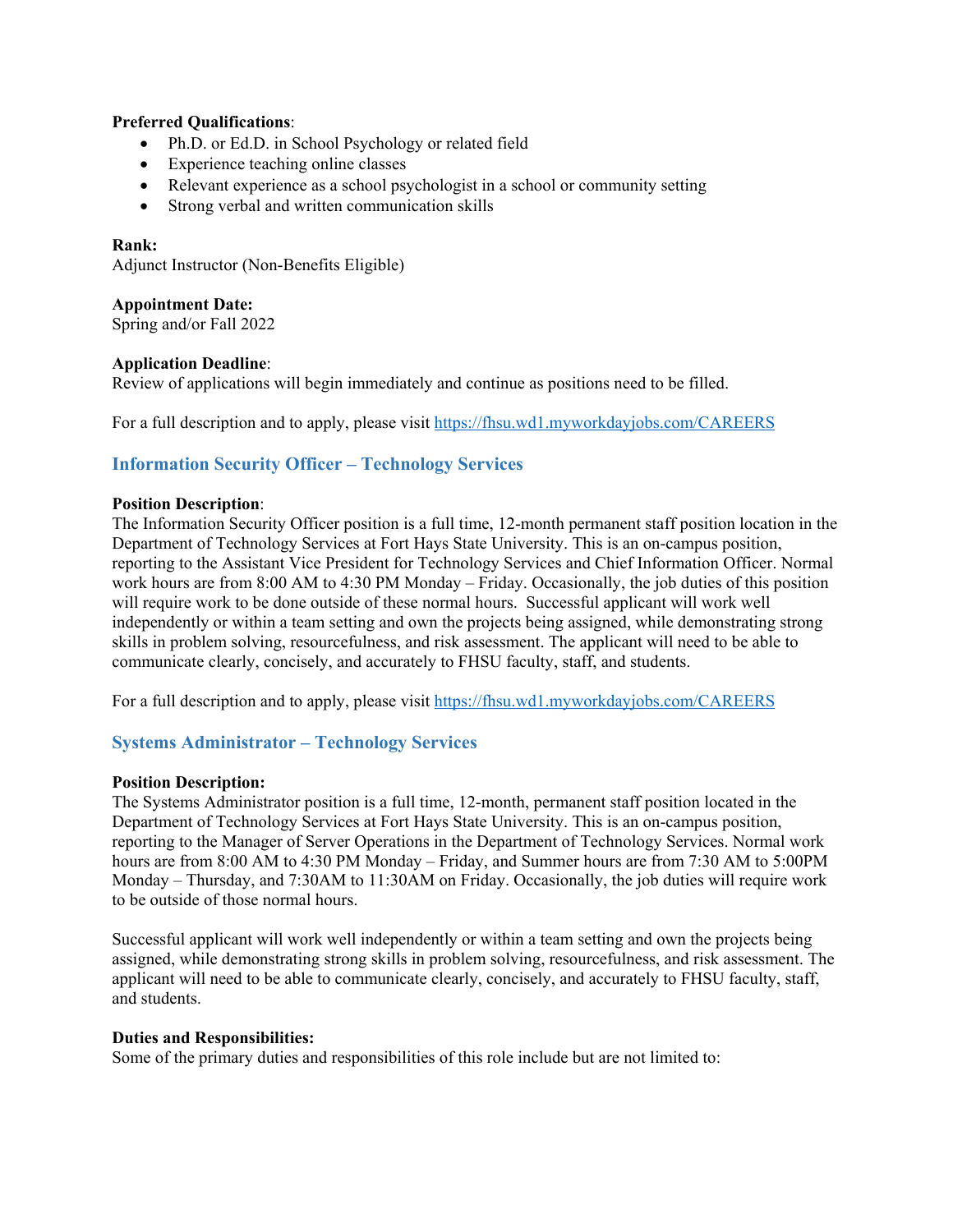- Manage and maintain FHSU's physical and virtual server infrastructure, primarily focusing on Windows Server. This includes installation, management, documentation, preventative maintenance, troubleshooting, system and security updates, etc.
- Administer our on-premise Microsoft infrastructure products (AD DS, AD FS, DNS, Group Policy, etc.)
- Administer our M365 tenant, particularly focusing on Exchange Online administration, user management, and licensing
- Monitor, maintain, and regularly test backups including system, file, and database backups

For a full description and to apply, please visit<https://fhsu.wd1.myworkdayjobs.com/CAREERS>

# <span id="page-8-0"></span>**Custodian – Residential Life**

# **Position Description**:

Custodian, Fort Hays State University, Residential Life, full-time position, Monday through Friday, 8:00 AM to 4:30 PM.

# **Minimum Qualifications**:

High School Diploma or GED

# **Preferred Qualifications**:

- Custodial experience
- Experience operating custodial equipment (high speed floor buffer, carpet extractor, floor auto scrubber)

# **Salary**:

\$12.32 per hour, plus full benefit package

For a full description and to apply, please visit<https://fhsu.wd1.myworkdayjobs.com/CAREERS>

# <span id="page-8-1"></span>**Applications Developer II- Technology Services**

# **Position Description:**

The Applications Developer II performs complex analysis, design, development, testing, and debugging of software ranging from operating system architecture integration and software design to assisting in the transition from a legacy database system to a university-wide cloud-based academic resource management system. Designs, codes, tests, deploys, and documents critical and complex application programs for computer systems. Establishes project standards and processes. Successful applicant will work well independently or within a team setting and own the projects being assigned, while demonstrating strong skills in object oriented design, patterns and programming. The applicant will need to be able to communicate clearly, concisely and accurately to FHSU faculty, staff, and students.

For a full description and to apply, please visit<https://fhsu.wd1.myworkdayjobs.com/CAREERS>

# <span id="page-8-2"></span>**Assistant Director, Foster Grandparents & Senior Companions**

# **Make an impact:**

Work with AmeriCorps Seniors volunteers, serving with the Fort Hays State University, Foster Grandparent and Senior Companion Programs, who are dedicated to enriching the lives of students in schools and/or elders in the communities they serve. The Assistant Director will work to connect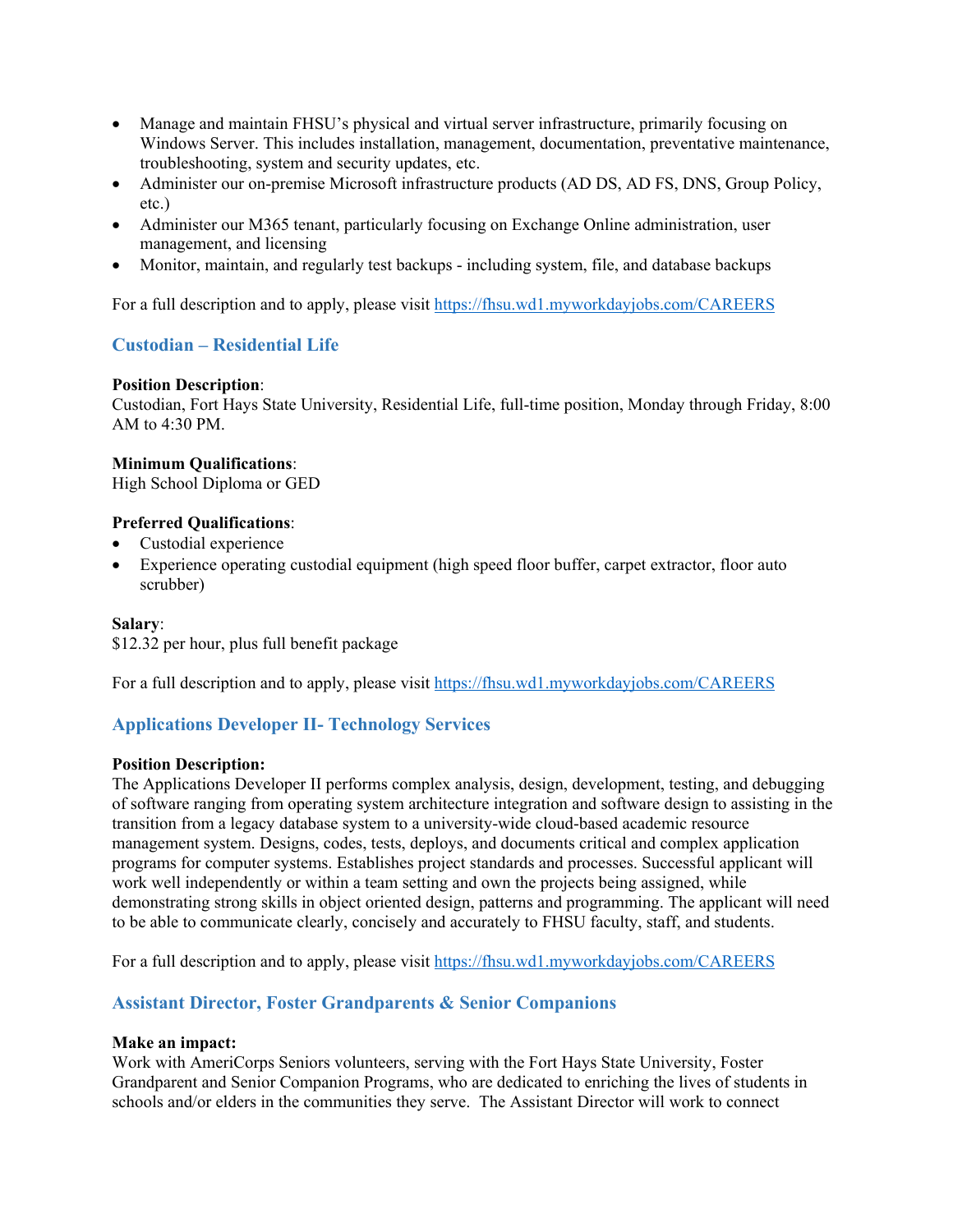individuals and organizations to grow partnerships, recruit new volunteers and provide resources and leadership to current volunteers.

### **Position Description**:

The FGP/SCP Assistant Director implements the daily operations for the federally funded grant programs administered by this community-based program. This position assists in developing and implementing plans and goals for the Programs and ensures compliance with grant regulations and internal policies. The Assistant Director is responsible for the daily oversite of volunteer activities and is actively involved in the recruitment and retention of volunteers and volunteer stations.

# **Minimum Qualifications**:

This position requires a bachelor's degree.

# **Preferred Qualifications**:

- Outstanding communication and public speaking skills
- Ability to foster interaction between diverse groups of people, such as older adults, teachers, principals, children, community leaders, volunteers, and university faculty and staff
- Ability to supervise program volunteers
- Excellent office management skills

# **Appointment Date:**

January 2022

For a full description and to apply, please visit<https://fhsu.wd1.myworkdayjobs.com/CAREERS>

# <span id="page-9-0"></span>**Administrative Specialist - FHSU Online**

# **Position Description**:

The position involves specialized administrative responsibilities and provides assistance to the Director of FHSU Online and the staff of FHSU Online. Duties include acting as a liaison, office management, customer service, student supervision, and day-to-day operational duties. A successful candidate must have the ability to work independently or in teams, possess excellent interpersonal skills, and be highly detailed and organized. A position at this level in expected to demonstrate a high level of professionalism and maintain security and confidentiality of office documents, records, and information.

# **Minimum Qualifications**:

High School diploma or GED equivalency and two years of office experience or two years of postsecondary education.

# **Preferred Qualifications**:

- Bachelor's degree
- Experience working in a higher education setting
- Outstanding written communication skills
- Two or more years of professional experience in an office setting
- Experience with scheduling and meeting management
- Proficiency with the Microsoft Office Suite
- Experience related to expense reimbursement and employee travel
- Workday experience
- Supervisory experience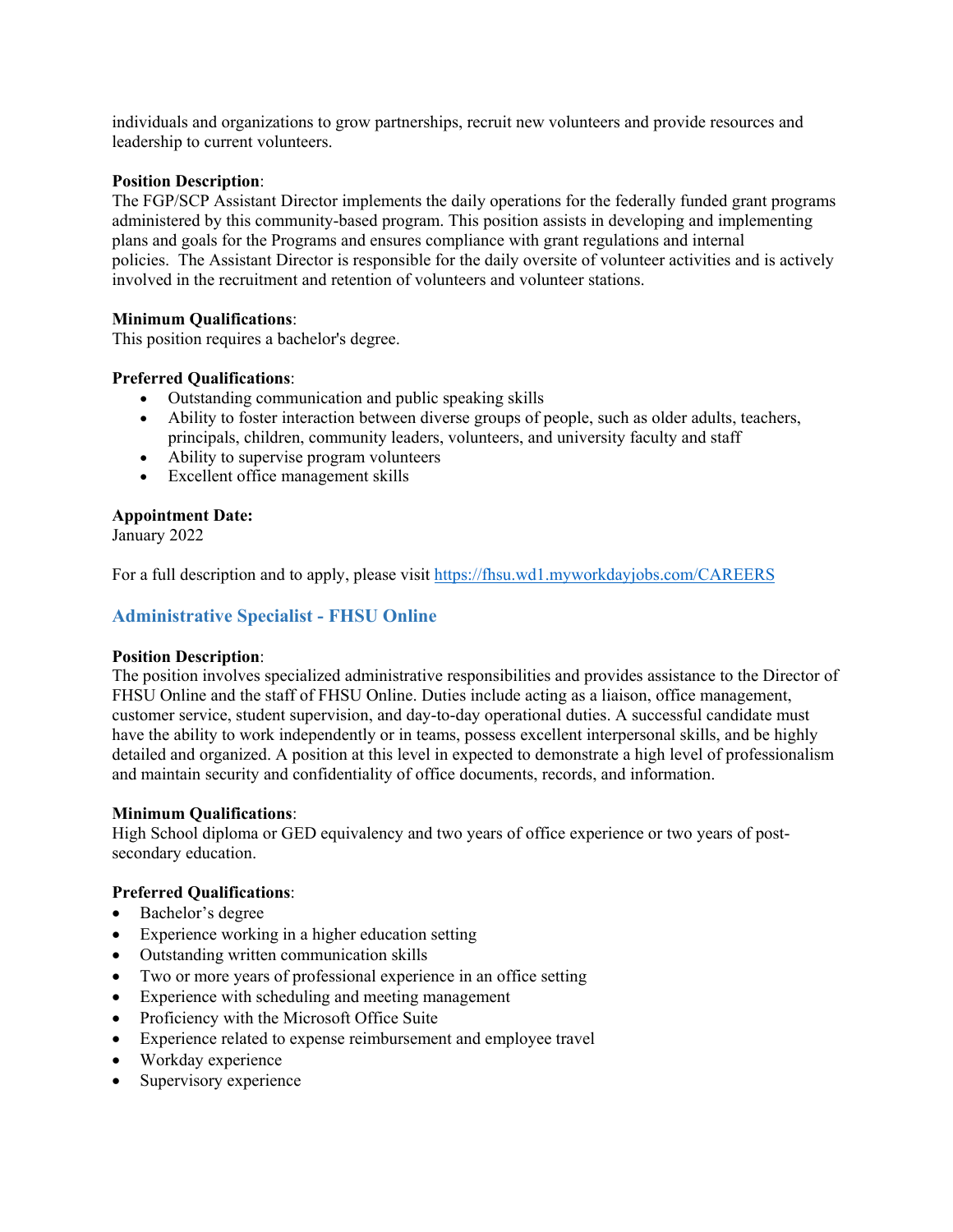#### **Appointment Date:**

The start date will be determined after acceptance of an offer and successful completion of a background check.

#### **Application Deadline**:

Review of applications will begin immediately and continue until the position is filled.

#### **Salary**:

\$15.06 per hour, plus benefits

For a full description and to apply, please visit<https://fhsu.wd1.myworkdayjobs.com/CAREERS>

# <span id="page-10-0"></span>**Custodian – Academic Buildings**

#### **Position Description**:

Custodian, Fort Hays State University, Academic Buildings, full-time position. Regular Hours: Monday-Thursday, 2:00 PM to 10:30 PM, Friday, 12:00 PM to 8:30 PM, with occasional weekend hours required.

#### **Minimum Qualifications**:

High School Diploma or GED

#### **Preferred Qualifications**:

- 1-2 years custodial experience
- Experience operating custodial equipment (high speed floor buffer, carpet extractor, floor auto scrubber)

#### **Appointment Date:**

Start date will be determined after acceptance of an offer and background check clearance.

# **Application Deadline**:

Applications will be accepted until the position is filled.

#### **Salary**:

\$12.02 per hour, plus \$.30 shift differential

For a full description and to apply, please visit<https://fhsu.wd1.myworkdayjobs.com/CAREERS>

# <span id="page-10-1"></span>**Maintenance and Repair Technician – Gross Coliseum**

#### **Position Description**:

Full-time Maintenance and Repair Technician position working at Gross Coliseum, Cunningham Hall, and the Lewis Field Facility. Regular hours are Monday – Friday from 6:00am to 2:30pm, with occasional weekend hours required.

This position manages the maintenance and upkeep needs of buildings, equipment, and other university property. Maintains custodial and electrical equipment. Assists with the set up and maintenance of facilities in order to host events and educational activities. A successful candidate should have the ability to multitask in a fast-paced environment.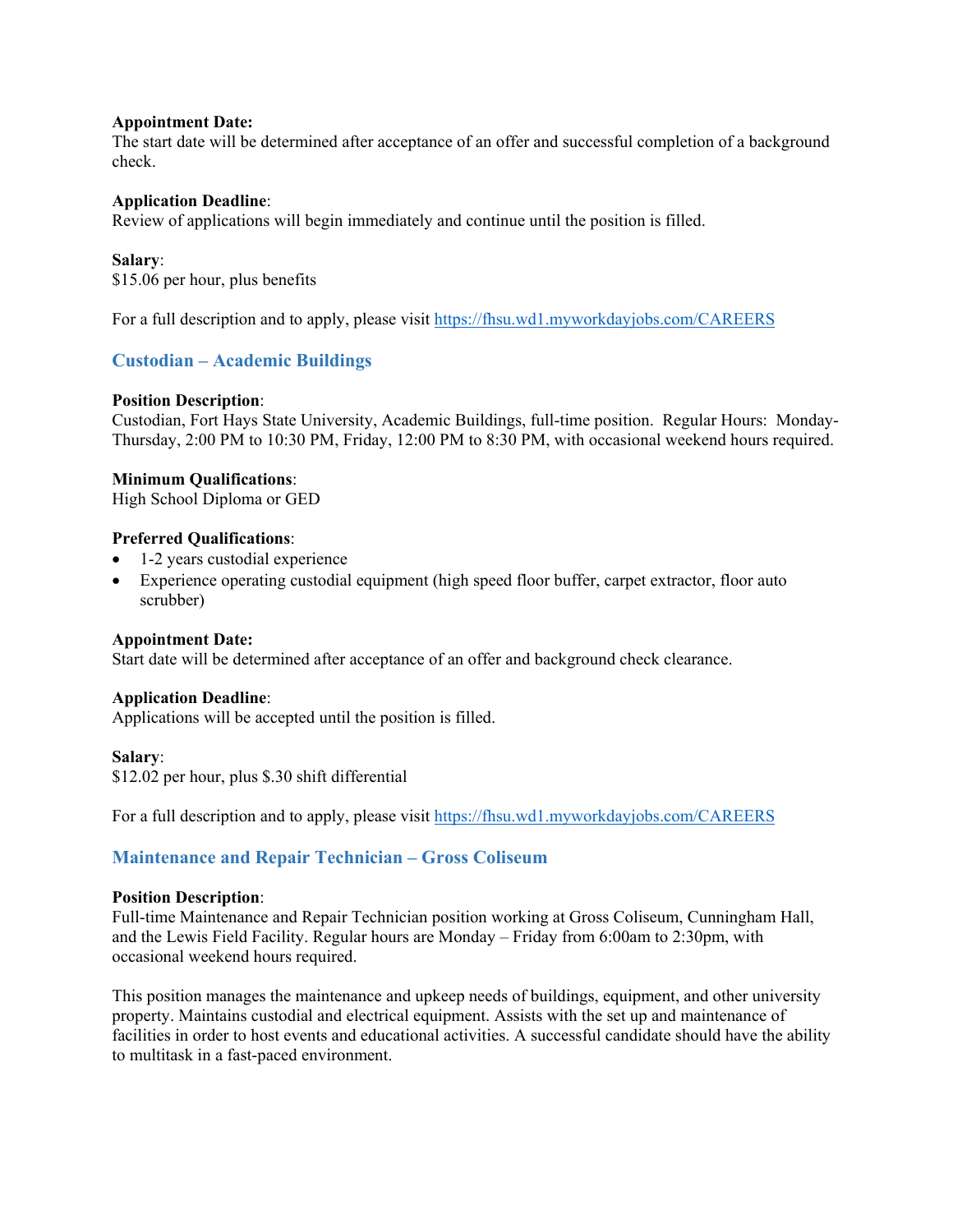# **Minimum Qualifications**:

This position requires a High School Diploma or equivalent. Must have one year of related experience.

#### **Preferred Qualifications**:

- Knowledge of tools, materials, and methods used in general maintenance and repair work
- Experience in the operation and maintenance of custodial equipment
- Custodial experience
- Experience with power equipment/scissor lift
- Ability to organize and prioritize work

#### **Application Deadline**:

Review of the applications will begin immediately and continue until the position is filled.

#### **Salary**:

\$13.09 per hour

For a full description and to apply, please visit<https://fhsu.wd1.myworkdayjobs.com/CAREERS>

# **SHARE WITH STUDENTS**

# <span id="page-11-0"></span>**Student Employment Opportunities – Criminal Justice Department**

The Department of Criminal Justice is hiring for two student worker positions. One position is available now but requires the student to qualify for work-study. The other position will begin in the Spring 2022 semester and is a non work-study position. Job duties include, but are not limited to, answering the phone, scheduling campus visits, distributing mail, making copies, and any other duties as assigned by supervisor and faculty. Prefer someone who is available to work Fridays. Office hours are Monday through Friday 8:00 AM – 4:30 PM. To apply, please contact Melissa Mayers at 785-628-4639.

# <span id="page-11-1"></span>**Student Employment Opportunities – Student Information Processing**

Do you know a student who would want to be part of a fun & energetic team? The Admissions Office is looking to fill work study Student Information Processing positions.

#### **Position Duties & Responsibilities:**

Escort students to departmental visits (academic, athletic, etc.). Duties include word processing, typing, filing, answering phone, and other office duties.

# **Skills Required:**

Above average communication skills, word processing, typing, filing, people person who is dependable and punctual. Strong attention to detail. Good phone etiquette and ability to multi-task. Be able to work in a fast-paced, busy office environment. Successful candidate will have consented to and successfully completed a criminal background and/or FHSU check.

To apply, please send a cover letter, resume, and references to *[bmwerth@fhsu.edu](mailto:bmwerth@fhsu.edu)*

# <span id="page-11-2"></span>**Student Employment Opportunities – Writing Center**

The Writing Center is looking for one or two new Writing Center consultants for the spring semester.